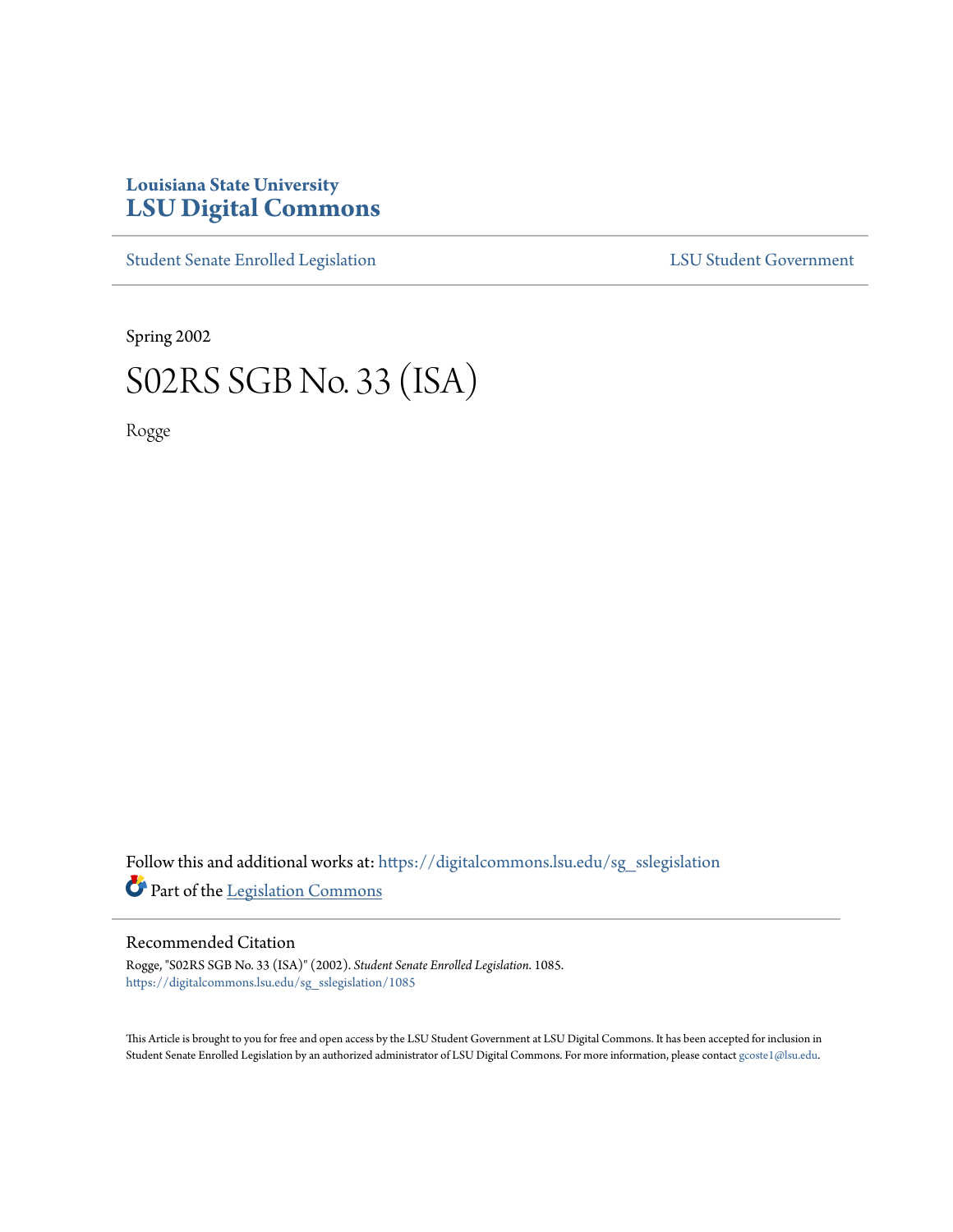STUDENT GOVERNMENT **FINAL** 

#### LOUISIANA STATE UNIVERSITY

## **STUDENT SENATE 13 MARCH 2002 SGB NO. 33 BY: SENATOR ROGGE**

## **A BILL**

TO APPROPRIATE ONE THOUSAND-THREE HUNDRED AND EIGHTY DOLLARS (\$1,380) TO THE INDIAN STUDENT ASSOCIATION OF LSU A&M FOR ITS SPRING BANQUET TO BE HELD MARCH 23, 2002.

- **PARAGRAPH 1**: WHEREAS, THE INDIAN STUDENT ASSOCIATION OF LSU IS PLANNING TO HOLD A BANQUET TO PROMOTE KNOWLEDGE OF THE TRADITIONS AND CULTURE OF INDIA AND HER PEOPLE, AND
- **PARAGRAPH 2**: WHEREAS, INTERACTION AMONG STUDENTS, ADMINISTRATION, FACULTY, AND STAFF AT THE BANQUET WILL ENHANCE THE EDUCATIONAL AND SOCIAL EXPERIENCE AT LSU A&M, AND
- **PARAGRAPH 3**: WHEREAS, THE INDIAN STUDENT ASSOCIATION OF LSU IS A RECOGNIZED STUDENT ORGANIZATION IN GOOD STANDING, AND
- **PARAGRAPH 4**: WHEREAS, THE PROJECTED COST OF THE EVENT IS APPROXIMATELY TWELVE THOUSAND- FOUR HUNDRED SISTY-SIX DOLLARS (\$12,466), AND
- **PARAGRAPH 5**: WHEREAS, THE INDIAN STUDENT ASSOCIATION OF LSU WILL EXHAUST THE MONEY IT HAS ALLOCATED FOR ITS 2002 ANNUAL SPRING BANQUET, AND
- **PARAGRAPH 6**: WHEREAS, THE LSU STUDENT GOVERNMENT SHALL BE LISTED AS A CO-SPONSOR OF THE EVENT ACCORDING TO ARTICLE VI, SECTION 16, SUBSECTIONS A, B, AND C OF THE STUDENT GOVERNMENT BYLAWS.
- **PARAGRAPH 7**: THEREFORE, ONE THOUSAND- THREE HUNDRED EIGHTY DOLLARS (\$1,380) IS HEREBY APPROPRIATED FROM THE GENERAL CONTINGENCY TO THE INDIAN STUDENT ASSOCIATION OF LSU TO HELP FINANCE ITS ANNUAL CULTURAL BANQUET.
- **PARAGRAPH 8**: THIS BILL SHALL TAKE EFFECT UPON PASSAGE BY A MAJORITY VOTE OF THE LOUISIANA STATE UNIVERSITY AND AGRICULTURAL AND MECHANICAL COLLEGE STUDENT SENATE.